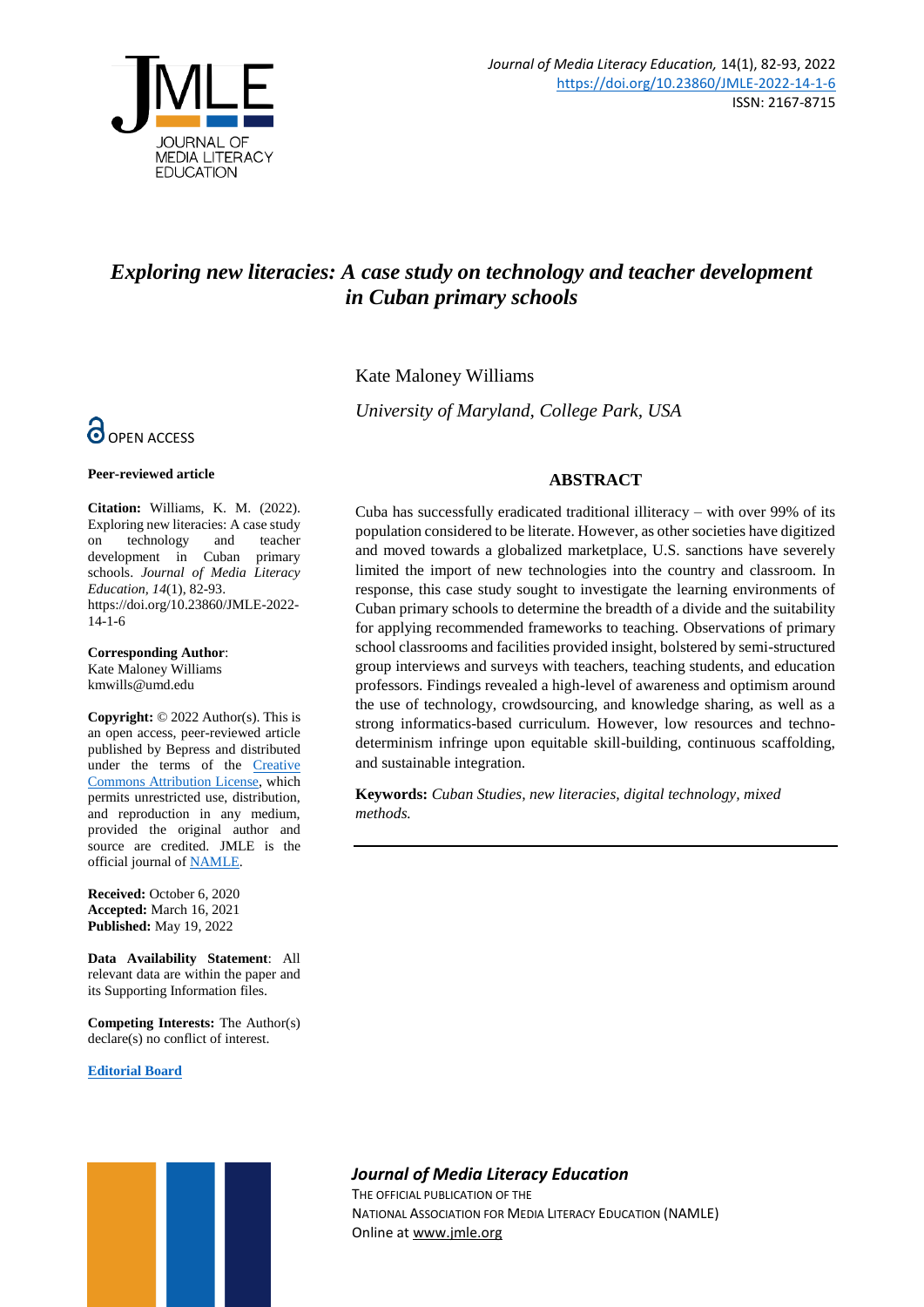#### **INTRODUCTION**

Since the socialist revolution in 1959, Cuba has successfully eradicated illiteracy – boasting literacy rates upwards of 99% (UNESCO, 2017). The education system is rooted in critical pedagogies, and Cuban students have shown high levels of achievement on international standardized tests (Carnoy & Marshall, 2005). These results have been reported favorably by multi-national agencies despite low resources and economic development. The Cuban commitment to education encompasses the entire educational lifespan with subsidies at all levels and a staggering investment of 12.8% of the GDP (UNESCO, 2019). Additionally, an increasing number of international students turn to Cuba for competitive higher education (Zhang, 2017).

However, as other societies digitize and move towards a globalized marketplace, Cuba has not adapted similarly. Technological advancement has been curtailed by the enduring U.S. Embargo, severely limiting the import of new technologies into the country and, consequently, the classroom. Internet penetration remains low with high costs and slow speeds across the region. Existing telecommunications are both strictly controlled and censored by the government (Shahbaz, 2018). This has seemingly hindered the continued development of literacies as they evolve in the 21st century. However, few comparative studies have been done in the Cuban context. Additionally, many international educators have begun developing frameworks centered on technology integration at the primary level instead of just targeting specific skills at the secondary level, which has historically been the norm. Emerging digital pedagogical models also include strategies for building digital literacies in low tech classroom environments, but many of these models are not yet mainstream.

In response, this exploratory case study sought to investigate the learning environments of Cuban primary schools to determine the breadth of a divide and the suitability for applying recommended frameworks. Observations of primary school classrooms and facilities provided insight, bolstered by semi-structured group interviews and surveys with teachers, teaching students, and education professors on how they conceptualize teaching and the role of new literacies. The purposes of this research were to (a) understand the ways in which primary school educators in Cuba use rote, analog, and digital technologies in their classrooms and to

(b) measure teachers' perceptions on how digitization influences literacy skills. It was designed to inform pedagogical strategies in Cuban classrooms and build better intercultural understanding between Cuba and the United States.

Data was collected in March 2019 – one year prior to the international outbreak of COVID-19. Certainly, livelihoods and educational delivery have been impacted by the crisis, particularly for Cuba as a country heavily reliant on international tourism. Prior to COVID-19, the Cuban people were experiencing the strains of increasingly tightened sanctions under the Trump Administration, including severe food and fuel shortages (Acosta, 2019; Benjamin, 2020). During these challenging times, I hope that these insights can support a path forward from a potential learning crisis. I also hope that it lessens the gap in academic research on the lived Cuban experience. Incidentally, this study provides a baseline sample of the experiences with, approaches to, and opinions on technology in Cuban schools prior to the pandemic. It will be important to survey how these realities have evolved post-COVID-19.

#### **Literature review**

Prior to the 21st century, education systems around the world focused their learning objectives on the accumulation of facts and rote learning. Basic literacy and numeracy were central for adult livelihoods, but the ways in which these skills were defined are no longer sufficient for life in a digital age. Technology developments have redefined the ways in which we access information and connect as people. The skills needed for literacy require the ability to safely and effectively navigate these heavily mediated environments, informed by both collaborative and constructivist classroom practices. In turn, literacy no longer builds only on the ways we process and articulate linear narrative. Rather, the Internet and other information and communication technologies (ICTs) require new literacies to make sense of our world. Theoretical studies on new literacies have emerged over the past twenty years to address this need; however, applied conceptualizations of digital pedagogies remain nascent with widespread inconsistencies across global classrooms.

Digital literacy research in Cuba is a largely unexplored field with many substantial knowledge gaps. Particularly due to the unique conditions of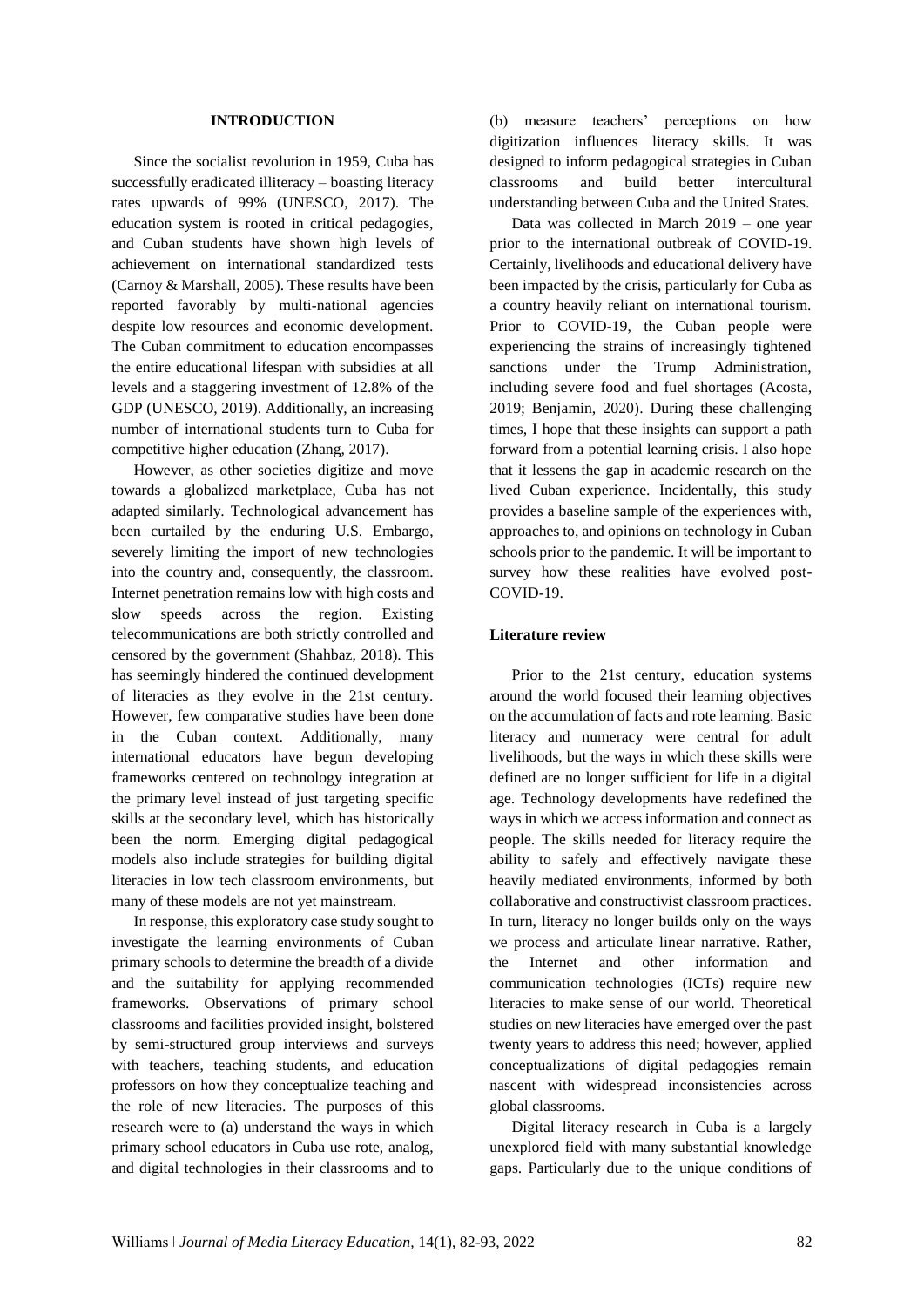Cuba, it is also a false equivalence to rely upon other contexts from Latin America and the Caribbean. For many Americans, the little research that does exist might not be published in English; in addition, most access to Cuban publications is restricted by the Embargo. It is also more common to find normative studies on cultural values.

From within Cuba, one article discusses the need for conceptualizing digital literacy beyond technical training and the face-value use of ICTs (Avello-Martínez et al., 2013). The authors argue that this view has not been achieved across Cuban classrooms or society in general. The article provides an overview of existing literature for readers to understand the history and evaluation of the Internet, including the need for addressing digital literacy education specifically tailored towards Cubans.

More recently, Deursen and Andrade (2018) published a case study on Cuba discussing the digital divide in terms of skills and usage gaps rather than usual international development conversation on physical hardware and access points. The authors differentiate first and second levels of a digital divide in Cuba, particularly as it relates to media restriction. They conclude that within Cuban society, increased access to the Internet is only likely to fuel existing hegemony and privilege between both historical classes and authority figures.

Additionally, Venegas has published a significant number of works exploring digital culture in Cuba, discussing the various ways that digital culture has emerged in public, underground, and networked spaces in-country. Venegas uses these environments to further frame discussion on how technology changes social experiences and how we conceptualize knowledge and language (Venegas, 2007). In another study, they also argue that despite low-Internet penetration in Cuba, the Internet is still very much connected to Cuban society and that the Cuban people and government are mindful of the need to create new spaces for democratic expression and to resourcefully organize their electronic networks (Venegas, 2010). More recently, Deng et al. (2019) presented a short exploratory study on the ways average Cubans use the Internet in their daily lives, including within technology education. However, their work relied on online surveying, secondary statistics, and narrative analysis rather than first-hand field experiences in Cuba.

Gavric (2019) offers a qualitative analysis of how digital technologies have been integrated into Cuban society and intertwined with the government's educational goals and control of information. The study is framed by anthropological theory and draws on four months of ethnographic field work conducted in Havana in 2016. The main result is a snapshot of how mobile phones and the Internet seemingly fit into the lives and dreams of average Cubans based on the author's perceptions. Divergently, See (2019) investigated the effectiveness of literacy education in the postrevolution Cuban education system. Their research sought to understand 1) the role of each player in the education system, 2) the goals and functions of Cuban literacy education, and 3) what best practices can be applied to the United States. It was a small exploratory study that used semi-structured interviews and phenomenological analysis, framed by conflict theory. It ultimately argued that although traditional literacy was high for several years following the Revolution, literacy and schools have declined. The paper briefly talks about 21st century skills but does not explore new literacies.

# **Conceptual framing**

To some, new literacies are one area of an academic field called "multiliteracies," which focus on how blended text, sounds, and images change the ways in which people communicate and acquire knowledge (New London Group, 1996). This especially relates to the multimodal processes required by online media. Digital products, such as gifs, videos, or blogs, often convey written and spoken language, as well as a diverse mix of visual, audio, gestural, tactile, and spatial signifiers. As it stands, 21st century citizens can no longer claim to be functionally literate without having critical awareness and competency in this regard. Beyond 2020, this is even more important for distance learning and navigating mediated civic and professional life in light of crisis. In order to define new literacies, one must have a basic understanding of cyberculture, particularly as it emerged under the parameters of the early World Wide Web, now known as Web 1.0. As Tapscott (1998) wrote, "while the old Web was about Web sites, clicks, and 'eyeballs,' the new Web is about the communities, participation, and peering. As users and computing power multiply, and easy-to-use tools proliferate, the Internet is evolving into a global, living,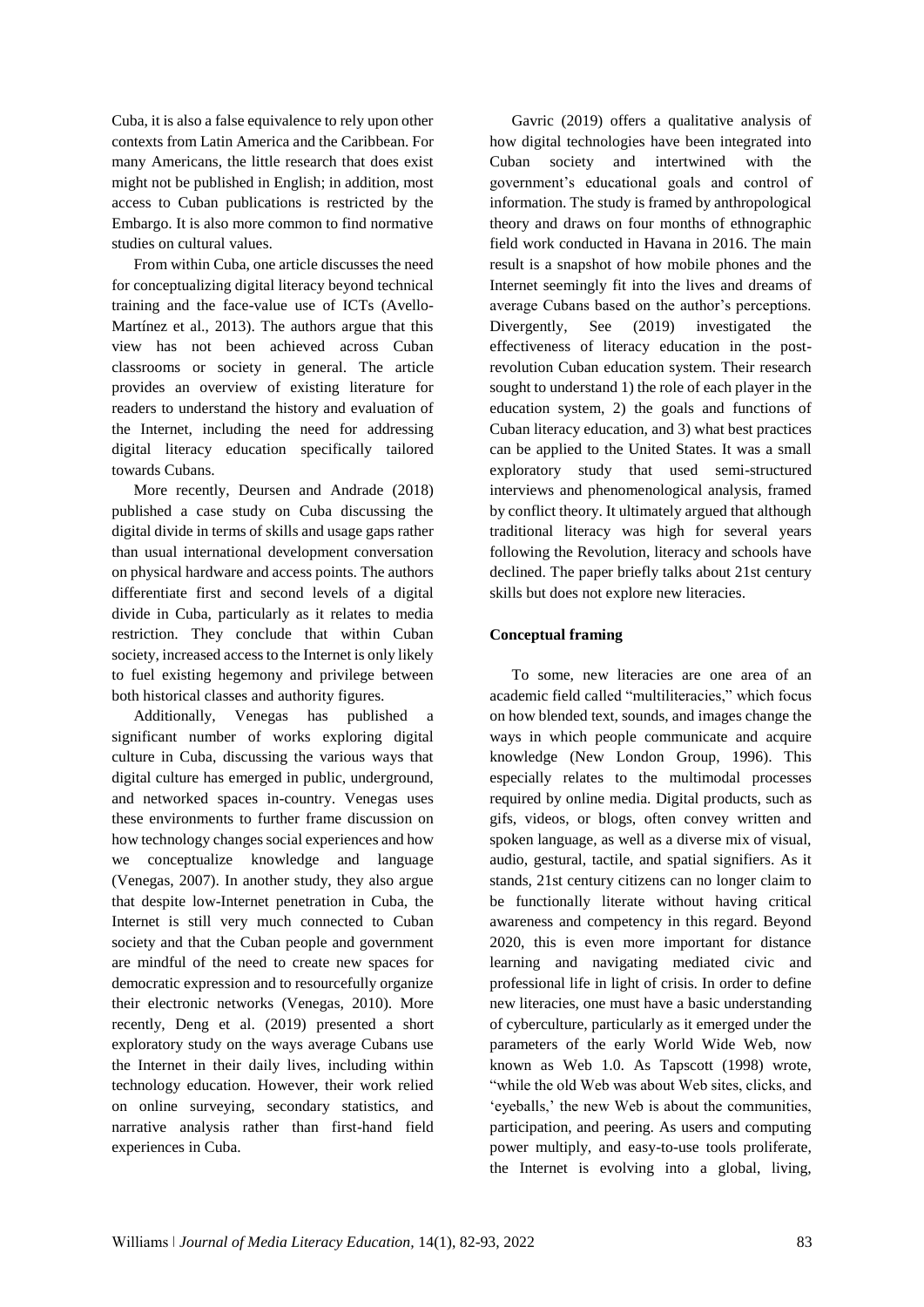networked computer" (p. 19). Unlike such media as books or television, the Internet becomes a "third place" where people can come together to interact, trade, and create rather than just statically consume (Oldenburg, 1989). It also transcends physical boundaries and challenges any notions of regional laws, jurisdictions, and traditional accountabilities.

Further, there are at least three fundamental changes in the way information is received and produced: first, the predominant code is no longer verbal but visual, auditory or audiovisual; second, the printed page is replaced by the changing screen; and third, the structure of narrative and reading procedure are increasingly less linear (Avello-Martínez et al., 2013). Unlike traditional print media, online texts require more than word processing and standard literacy (e.g., word recognition, vocabulary, comprehension, inferential reading, the writing process, spelling, and response) (Leu et al., 2013). Rather, digital narratives force readers to "choose-their-own-endings," navigating a diverse range of multimedia and hyperlinks to collect information and construct knowledge. As described by Leu et al. (2013), each online reader must follow "a unique information path, selecting a unique sequence of links to information and sampling unique segments of information from each location . . . Thus, in addition to constructing knowledge in their minds, readers also physically construct the texts they read online" (p. 1164). This puts more cognitive burden on the user and can impair comprehension as users not only absorb subject matter knowledge but simultaneously try to account for relevance and reliability. This is even further aggravated by the fact that Internet texts integrate a range of symbols and multimedia formats that can overwhelm readers (Leu et al., 2013). As Coiro (2003) argues, "readers need a new type of inferential reasoning to anticipate these differences and decide whether or not each hyperlink will enhance or disrupt their search for meaning" (p. 459).

In order to thrive online, current users need to focus not only on technological components but also on how to be communicative, social, and participative. These values are foundational to conceptualizations of digital citizenship and exchange in a globalized, knowledge-based economy. As Postman and Weingarter (1971) prophetically advocated, "when you plug something into a wall, someone is getting plugged into you. Which means you need new patterns of defense,

perception, understanding, evaluation. You need a new kind of education" (p. 20). Many have argued that new inquiry methods would reach their full potentials with the rise of digital technologies. To this end, the SAMR *(Substitution, Augmentation, Modification, and Redefinition*) Model (Puentedura, 2006) prompts teachers to actively think about the way technology can either enhance or transform lessons for optimal learning. As Pfaffe (2017) explains, "one of the most important clarifications is that SAMR is not a ranking or qualitative of teaching or technology. Rather, it is a progression, showing how technology can move learning tasks beyond what is possible without technology" (p. 80). Awareness of SAMR can be a useful means for delivering innovative lessons and better integrating computer usage across the curriculum rather than keeping usage restricted to computer class. In turn, this also models to students how to practically apply technology to their daily lives. Implementation research argues that there is a need to build capacity in both infrastructure and human capital that can fuel the pedagogical integration of ICTs. SAMR is recognized as one of the most suitable models for technology integration because it is partially based on constructivist theory. Studies have shown that learning activities are most often at the *Enhancement* levels (*Substitution* and *Augmentation*) as opposed to *Transformational*  levels (*Modification* and *Redefinition*) with the biggest challenge to the successful implementation of education technologies being a lack of training and time (Hockly, 2013; Jude et al., 2014; Pfaffe, 2017). Most often, digital devices in classrooms are used to perform the same tasks that were previously completed without the digital device, which is considered to be the lowest level of SAMR.

However, there are additional instructional strategies. For one, Internet Reciprocal Teaching (IRT), which emerged out of the New Literacies Research Lab, was developed as a model for better preparing students to communicate in the 21st century by recognizing that reading comprehension on the Internet requires a unique set of user strategies (Castek, 2006). It prompts students to work on problem-based tasks, having them build their own responses through various online-based activities.

As a general overview, the implementation of IRT within a lesson usually takes two phases. In Phase 1, the teacher focuses on hard skills like word processing and web searching, going about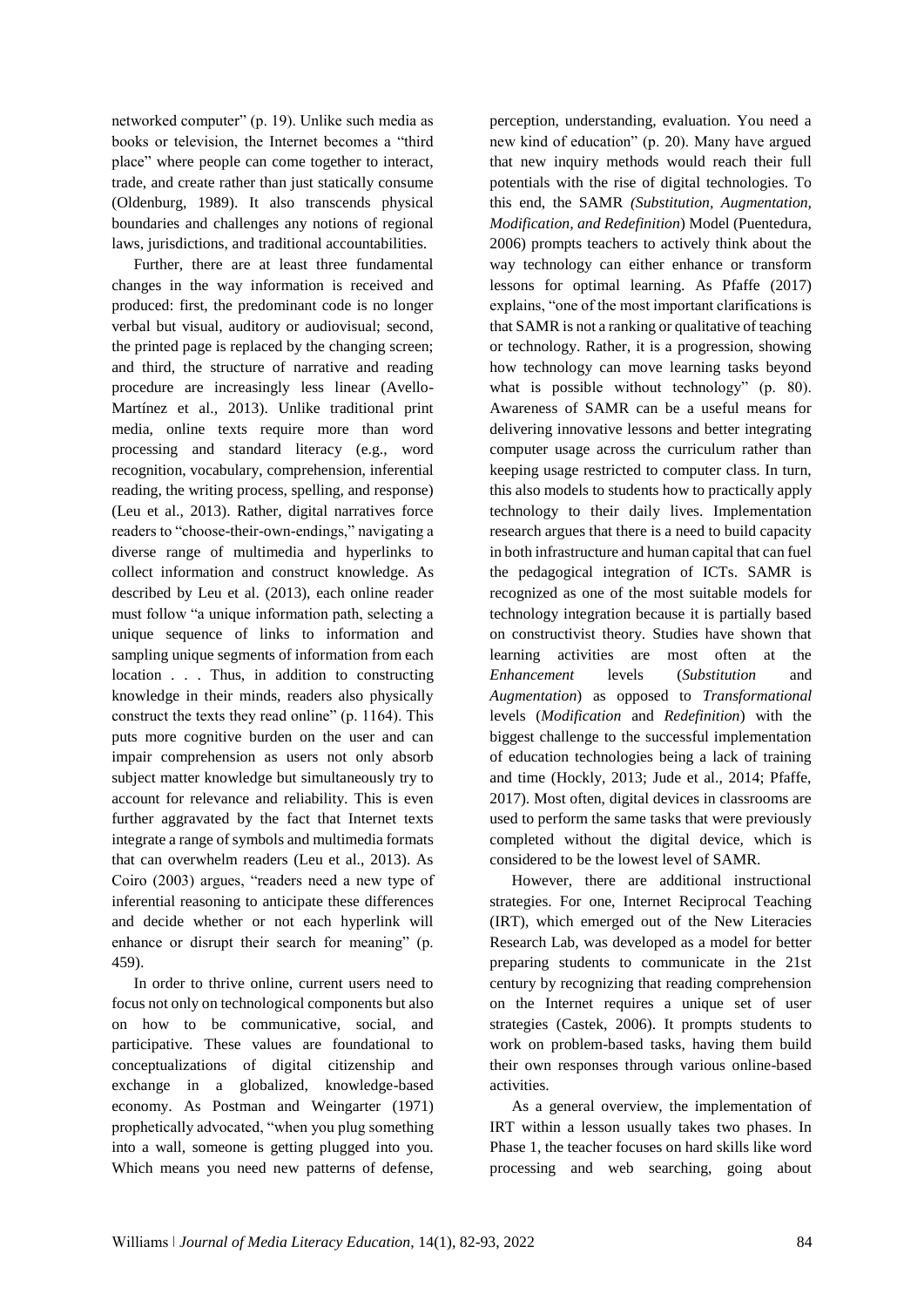modeling those behaviors to students. For Phase 2, tools such as discussion charts facilitate Think-Aloud exercises, encouraging students to wonder about different solutions while considering their classmates' ideas. Recent research demonstrates how this helps to build critical evaluation and synthesis skills (Dobber et al., 2017; Oczkus, 2018; White, 2016).

Ultimately, the end goal is to enable students to constructively engage with strategy and meaningmaking, use multimodal literacies, and appraise information reliability in their lives. Beyond teaching strategies, "new technologies such as the Internet and other ICTs require additional social practices, skills … and dispositions to take full advantage of the affordances each contains" (Leu et al., 2013, p. 1159). To start, "Internet readers need both prior knowledge of the topic related to the search task and experience of the use of the Internet to be able to locate relevant information" (Kiili et al., 2009, pp. 655-656). Many Internet readers do not evaluate for credibility and greatly vary in their own abilities to design and upload content in the way that it is intended and afforded by current platforms.

Thus, understanding of and comfort with digital authorship also becomes a necessary component of a revised curriculum. As Stern (2008) writes, "young people are curious about what authorship entails, eager to take on the technological challenges presented by online authorship, and anxious to establish an online presence" (p. 99). Yet, rarely do youth stop and think about whether such expression is particularly valuable. The need for further scaffolding is high, for "this sequence of events appears to be different for adults, who generally reflect on the expected utility of online expression before commencing to author a personal site" (Stern, 2008, p. 101). However, this creates the need for a nuanced approach:

Moreover, this ability is also what drives the need to educate students in the way of critical consumerism since "information is much more widely available from people who have strong political, economic, religious, or ideological stances that profoundly influence the nature of the

information they present to others" (Leu et al., 2013, p. 1161). Both critical consumerism and digital authorship help to create more equitable and equal opportunities.

# **Reflexivity statement**

In my role as researcher, I want to create applied research that empowers individuals in a globalized world and does not perpetuate orientalist concepts of the other (Ogden, 2007; Said, 1978). Accordingly, I have chosen to root this study within an inquiry paradigm. Furthermore, traditional models, such as positivism, simply do not help engage practitioners with problem-solving. Rather, the "received view" of science can strip context, exclude meaning, and foster a disjunction of grand theories with local contexts. Particularly for etic research, this creates a dilemma of trying to apply general data to individuals, groups, societies, and cultures. Therefore, I have chosen a constructivist paradigm, which instead values relativism, local and specific constructed realities, and hermeneutical methodology. In the words of Guba and Lincoln (1994), "such grounding is particularly crucial in view of the mounting criticism of social science as failing to provide adequate accounts of nonmainstream lives (the 'other') or to provide the material for a criticism of our own Western culture" (p. 106). I am faced with the challenge of how to make sense of an entire socio-cultural environment and history, especially since Cuba as a country is "often portrayed as an isolated, secretive and bureaucratic dictatorship… [presenting] many challenges for a social researcher intent on eliciting the genuine opinions of the native population" (Bell, 2013, p. 109). Raised with virtually no exposure to the history, culture, or rhetoric of Cuba, I entered into an environment with limited preconceptions. However, this does not change how I may have been viewed as an outsider, especially as an Anglo-American, representing a country whose cumulative actions have attempted to colonize, industrialize, and impose sanctions.

## **RESEARCH DESIGN**

# **Methods**

According to Unwin (2009), "deciding whether or not something is truly revolutionary depends on the criteria that one selects for analysis, and on the

on the one hand, the figure of the "creative consumer" is seen as both a key to the new economy and a major disruption to the dominance of commercial media … On the other, the notion of a "digital divide" based on hard access to … [ICTs] has shifted to concerns around social inclusion and the unevenness of access to "voice" in the global mediascape. (Burgess, 2006, p. 201)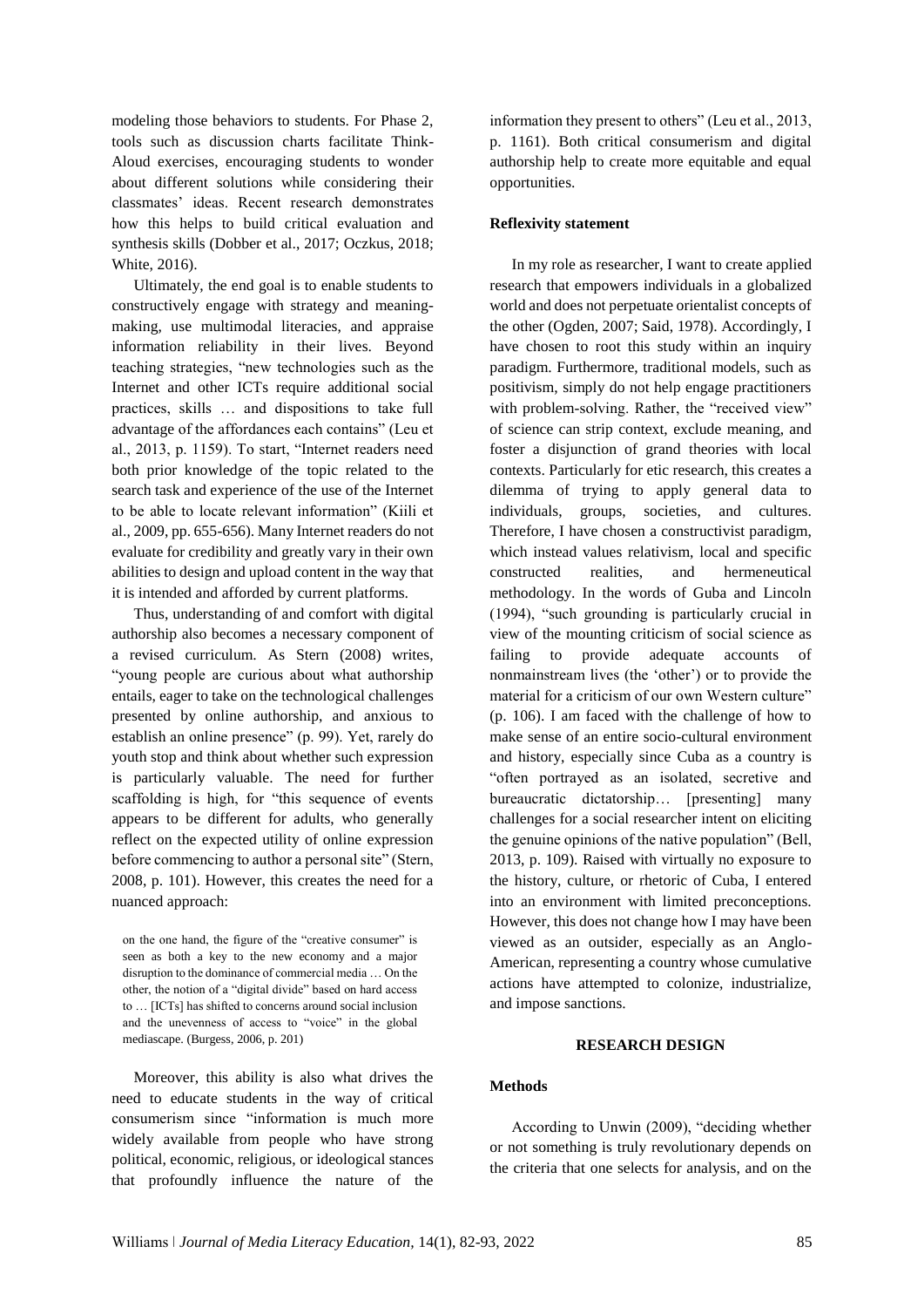extent to which one is willing to acknowledge the significance of antecedents in shaping the phenomenon under investigation" (pp. 20-21). When researching an environment that contains multiple physical, sociological, and psychological variables, there is not one survey that can be truly comprehensive. Rather, in trying to encompass a holistic understanding and be in a position to make critical evaluations, it requires the triangulation of different methods.

It has been accepted that "if a case study is about a new technology or curriculum at work, observations are invaluable aids for understanding the actual uses of the technology or curriculum or any potential problems being encountered" (Yin, 2009, p. 110). Therefore, methods included group interviews, which were audio recorded with participants' consent; a short Likert-based survey questionnaire on opinions surrounding literacy, technology use, and teaching strategies; and classroom observations, during which field notes were collected. Both semi-structured interview protocols and the questionnaire were written by myself based on my knowledge of the topic and what I thought appropriate to measure.

The research itself was made possible through a program called *Búsquedas Investigativas*. Participation was arranged by the program, which had to be highly regulated to make U.S.-Cuba exchange possible. The design did not seek to push any political agenda or solicit personal opinions beyond general teaching strategies and views on technologies. The population included in the study consisted of primary schoolteachers and administrators, undergraduate and graduate education students, and teacher educators located in the cities of Havana and Santa Clara. Participants were at least 18 years old, and communications occurred through bilingual translators interviewees did not speak English, and I do not speak Spanish. I only had to seek participants' informed consent based on the access granted by *Búsquedas Investigativas* to participating sites; the individuals were recruited by the program. If I relied solely on schoolteachers, I would not have had a large enough sample to conduct the research. However, student teachers are very important as the country's future teachers, particularly since they are often seen as introducing new and innovative tech practices to classrooms as a younger generation of "digital natives." They bring fresh perspectives and often keener awareness towards bridging their own

experiences as students and the classrooms they are about to enter. The opinions of educators at pedagogical institutes are also extremely important as their work greatly influences Cuba's educational policies and sets expectations, best practices, mores, etc. Schoolteachers are taught how to do their jobs – and largely how to think – by them, which is carried over into their careers.

# **Data analysis**

Data collection in Cuba yielded interviews with roughly 20 educators and 14 questionnaire respondents. There were also three primary school classroom observations, which included a computer lab and school library classroom. All interviews were successfully audio-recorded by me and translated and transcribed by a professional thirdparty service. Observations utilized hand-written field notes, as well as photographic documentation. Photographs were taken of classrooms and other school grounds to document the educational environment, including supplies, physical conditions, and infrastructure. This helped to aid in providing descriptive language for field notes and journaling exercises in lieu of jottings although photographs were not analyzed or coded.

In general, it can sometimes be a challenge to add validity to qualitative interpretation (Yin, 2009). The data must tell a story, which means that interpretation can ultimately be subjective to the audience. In order to minimize this threat, data analysis relied heavily on thematic coding. However, the coding process did not use a coding framework but followed In Vivo Coding – known as "natural" coding. As Saldaña (2016), writes, "In Vivo Coding is appropriate for virtually all qualitative studies, but particularly […] studies that prioritize and honor the participant's voice" (p. 106). As an inductive approach, In Vivo Coding involves the organic coding of data to construct descriptive, higher-order themes. Here, I followed a three-stage process, which began with reading interview transcripts and other documents for phrases that seemed to be significant and noteworthy. Next, codes were consolidated and grouped according to similarities and possible content overlap. If the categories began to demonstrate both significant nuances as well as enough sources, the categories were then split to make those differences more readily identifiable.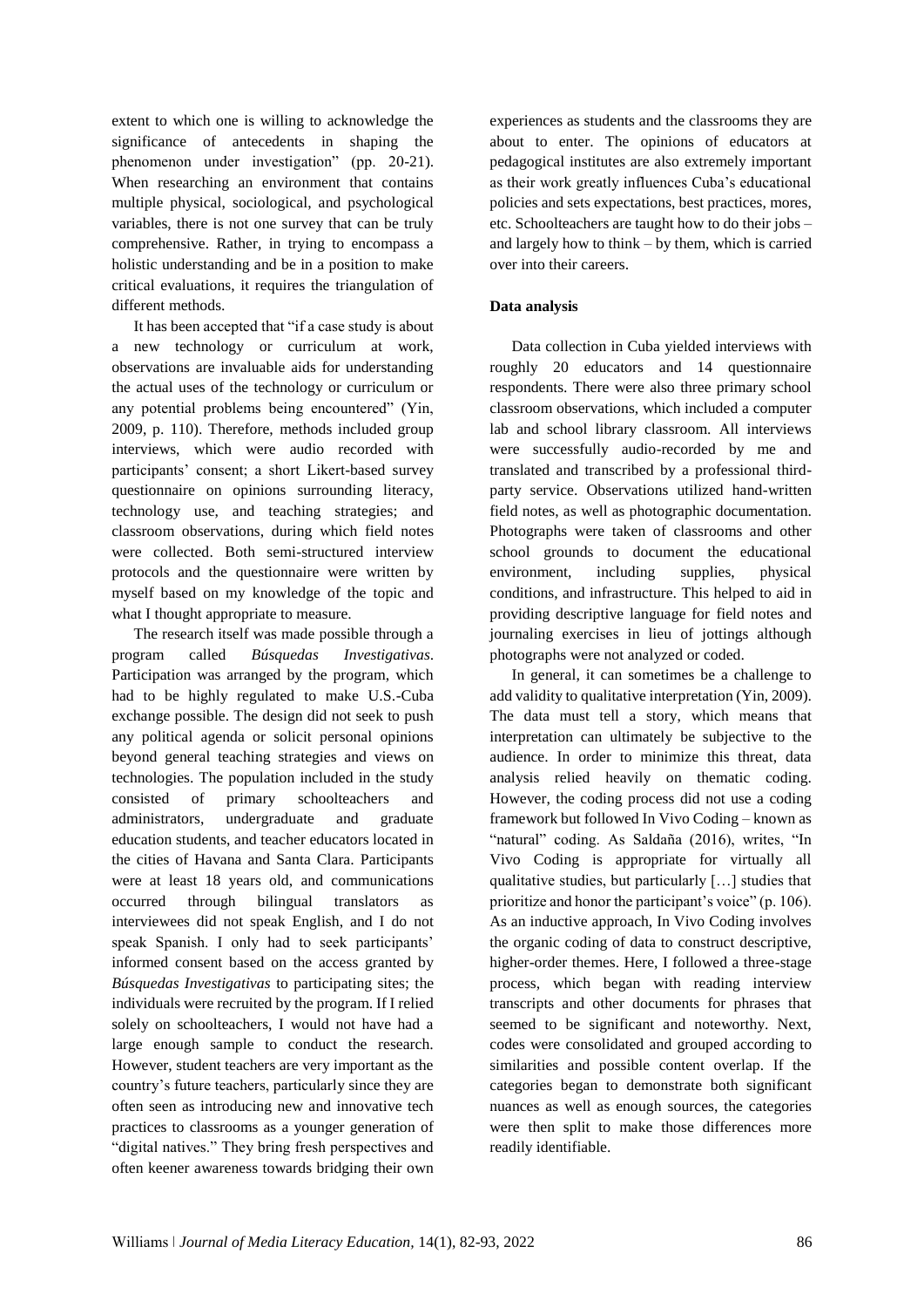Throughout research design, data collection, and reflection, I also created an audit trail, using checklists and annotations to analyze interview transcripts and field notes. These measures facilitated the coding process and use of NVivo software for final analysis. NVivo was chosen as a software package largely because it helps to facilitate this type of unstructured In Vivo coding process. The software allows users to arrange information, examine relationships, and readily combine analysis within a variety of functions. In this way, it facilitates trend identification and crossexamining information, so that one can build a body of evidence to support an argument.

All quantitative survey data was analyzed in Microsoft Excel: numerical responses to the Likertscale survey questions were entered per participant and then tallied into frequencies and response rates.

## **FINDINGS**

Themes that began to emerge during content analysis included a heightened focus on inclusivity and knowledge management, especially the creation and use of do-it-yourself repositories. Other central themes included: *informatics*, *digital divide*, *crowdsourcing*, *digital nativism*, and *technodeterminism.* 

#### **Informatics and the digital divide**

The comprehensive Cuban education system demonstrated a rigorous informatics-based national curriculum and benchmarks at each level of schooling. Starting in kindergarten, Cuban children are taught fundamentals on how to work with computers, mostly through a basic software program that runs educational games. In the words of one interviewee,

It is aimed at developing the skills the child at that age should have in different areas of knowledge – perception, vision, math, spatial location [...] manipulative skills with the mouse. Here, we teach computer but only certain operations with the computer. We use it as a working tool and as a means of teaching. [We have the child] investigate software tasks that are on the computer – to create a document, for example, or make a presentation, using the tools of [Microsoft] Office. – Education Professor

Yet, as children progress through primary school, the amount of formal computer education diminishes. The reasons for this are varied, primarily determined by a low resource environment and the

way that the typical school day is structured. For example, the interview below provides an outline of an average day:

[School begins] with a general greeting at 8:00 AM, where [the school reviews] activities according to the timetable of the month. The most important activities that are happening in the country or international events are discussed. Then, throughout the morning, [the school] has class [related to core subjects] and recess. The session for lunch is an hour to hour and a half. In the afternoon, activities can be Physical Education, can be Laboratory, English [as a foreign language]. Depending on the interests of the school itself, they will then have community activities. That is, sports or cultural activities of interest, artistic events, computers. A student has to choose at least one [extracurricular activity]. – Primary Schoolteacher

The interviews also revealed that Primex, a national intranet, is available to fourth and fifth grade students, but the World Wide Web is blocked from the schoolhouse entirely. The explanation about the use of Primex should be prefaced by the fact that Internet access is not widely available in Cuba, especially in private homes. Lack of accessibility is a complicated issue – some services may be impacted by national censorship, while other platforms are blocked by their U.S.-based home organizations, fearful over penalties for engaging with the Blockade. In Cuba, all public parks have been converted to Wi-Fi hotspots. Those who wish to connect a device – be it a smartphone or laptop – to the Internet must purchase a prepaid card from a government-approved vendor. When within a park zone, these cards can then be used for connectivity, although many websites, such as all Google services, are blocked in Cuba by the United States. Because there is no net neutrality, Cubans find many additional platforms to be limitedly available or inoperable. Surprisingly, it was observed that many app-based versions of websites had functionality whereas their web-based counterparts did not.

Nevertheless, Facebook, Twitter, and WhatsApp are very popular, especially with young adults. The Internet is available on university campuses to teachers and students and covered by university fees, but all still receive an allotment of minutes to use per day. Campus libraries utilize card catalogues – in the primary school visited, the school library was only a classroom with a small collection of reading materials. There was no formal check-out or tracking system for books and no use of computers in that library. One teacher commented that:

Teachers have had to make use of the phone itself in the classroom […] Sometimes, we do not have a computer and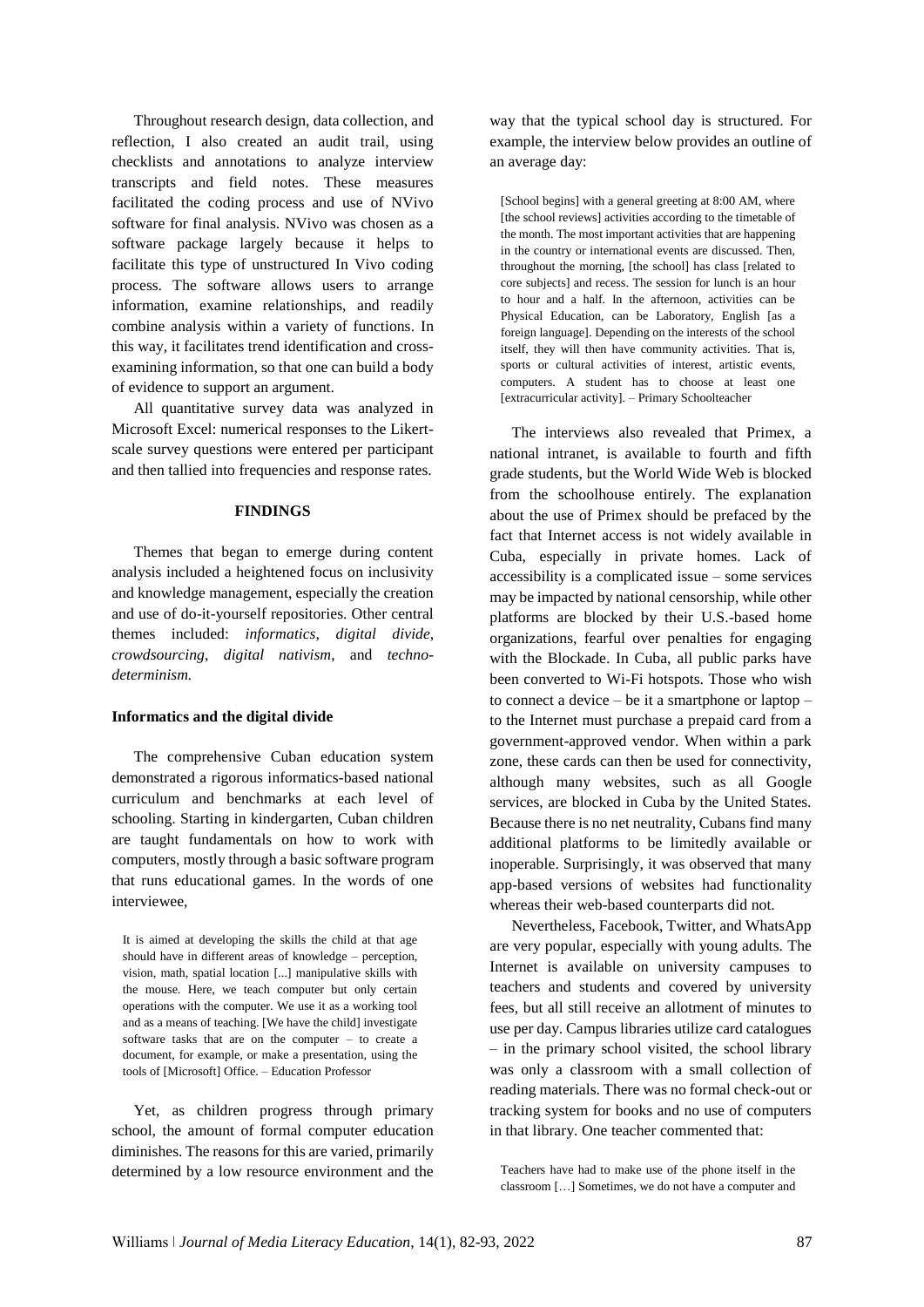are conducting activities [with students] from the same phone. – Primary Schoolteacher

Aside from a lack of digital equipment and Internet access points, there were substantial shortages of relevant print books, television equipment, and basic writing supplies. These are understandable conditions under the Blockade but still create a tremendous barrier to access and maintaining high literacy rates – both traditionally and in terms of new literacies. Based on the study's scope, it is difficult to define precisely the extent to which these conditions are aggravated in rural vs. urban areas. However, the interviewees indicated that these conditions are likely the same in most places.

At a primary school in Santa Clara, the library consisted of a few bookshelves and boxes of old newspapers. The software in the computer lab was Microsoft Office 2003 and Encarta 1998. Furthermore, the computer games were almost 30 years old – a dot matrix printer possibly older. There was also only one processor for the whole lab, so the computers ran incredibly slowly. The speakers had poor sound quality and had no headphones available, making it a cacophony of activities for the students working in close proximity and sharing devices. Data indicated that primary school classrooms mostly relied on projection equipment (when available) rather than digital devices. It was reported that television lessons are used in place of a teacher for low-staffed subjects – however, in the observed school, this was claimed to have been cut back to one day a week with one teacher present to address student questions in-person.

Under these circumstances, children below the fourth grade are left to play with the educational software or practice processing as available. This occurs during the afternoon, when students have open time to practice sports and other extracurricular activities – from roughly 2:30 PM to 4:30 PM. Computers were also strictly described as being used for Mathematics, Language Arts, or History lessons. In practice, the usage of computers is not encouraged for other subjects. Only 35% of survey respondents saw technology usage skills as a competitive skill for the workplace. Additionally, 72% either disagreed with or did not understand the concept of a "digital citizen." Tools like Scratch, which teach introductory programming language, were popularly espoused in the pedagogical institutes by professors but not available in the classrooms observed for this study.

# **Crowdsourced repositories and knowledge management**

Overall, the computer was seen as a tool for targeted, rather than open, inquiry. The fact that Cuban educators did not see the connection between technology and the potential for project-based learning was problematic, especially since the latter can be seen as an extension of Freirean liberation models of education, which are highly valued by Cubans. However, there was a level of selfawareness and longing as one interviewee commented:

I think really, we [Cubans] are still in an optimistic computerization process, and we have not reached certain levels of imagination [reached elsewhere]. – Education Professor

According to the interviews, the current national curriculum has been purposefully built to be problem-centric:

Fundamentally, we [Cuban teachers] use the problemoriented focus, problemic [sic] teaching, project-based learning, and problem-based approach […]. Each has its own characteristics and can be interrelated in the subject. The idea is always to work on the problem. – Education Professor

Yet, there was a level of disconnect between this desired outcome and the teaching philosophies espoused by teachers and teacher educators. Although 79% agreed that the teacher's job was to guide student learning rather than transfer knowledge, a considerable 21% disagreed. Only 58% felt that collaboration and participation were more important that individual performance. Yet, 78% thought publicly sharing private information contributed to community-building. Sixty-one percent believed that it was more important for students to provide the right answers rather than ask questions.

Additionally, different conceptualizations were expressed with regards to how Cuban educators defined technology consumption, particularly in how they viewed social networks and "apps." Although the existence of Facebook was acknowledged, teacher educators more often named such websites as Academia.edu, Mendeley, and Google Scholar as "social media." Similarly, the colloquial use of "apps" just referred to general software, rather than peer-to-peer web-based applications or the extensions designed primarily for use on smartphones or tablets. Ultimately, here,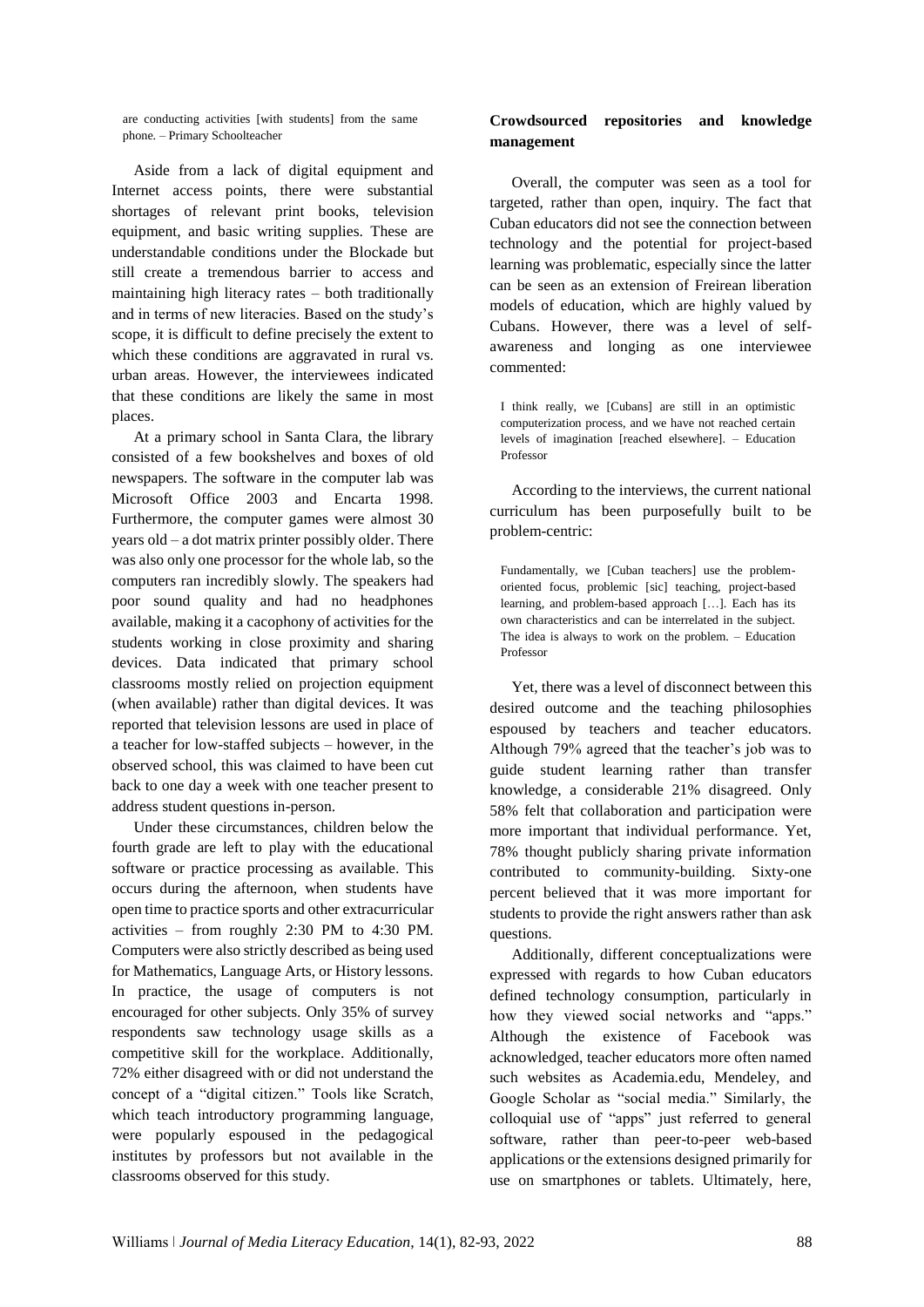"collaboration" was defined as "knowledgesharing" rather than a subset of maker education, which values generativity and the agency of handson participation

However, the scale to which Cuban educators collectively pooled together resources for their institutions suggested remarkable resiliency even though replicating the model of Web 1.0 culture. These decentralized digital libraries housed a range of materials that had to be built from the ground up, relying on collegiality and the active process of building a *Community of Learning*. This was a shared responsibility of faculty  $-$  to support each other as an extension of professional development. Essentially, each academic institution – from the university to the primary school – housed its own network of materials: meticulously crowdsourced, gathered, and saved by its own faculty members for the benefit of their students and colleagues. Videos, images, doctoral dissertations, monographs, reading lists, electronic presentations, blogs, handouts, activities, lesson plans were all saved into a school's computer system and networked to each teacher's account. Though this process starts at the local level, it appears to also be happening on a national scale:

The policy of the Ministry [of Education] is to have this [content repository] to help [teachers]. Each university materializes it differently [for their institution] […]. The idea of this project is to extend to learning objectives. – Education Professor

Having to overcome dialogues influenced by the Embargo, limited print materials, and virtually no networked connectivity, these libraries were a testament to both community-building and the active pursuit of knowledge.

### **Digital nativism and techno-determinism**

It was evident in the interviews that not all respondents had the same views on how to approach technology education at least in terms of the educational lifespan. Although the Cuban education system is heavily value-based and built on principles of inclusivity and equality, it also allocates academic and professional trajectories for students based on aptitude and society's needs. It did not seem that all students were given the same amount of technological exposure. One argument was that students come to school with certain familiarity although it was also indicated that many students (and teachers) did not have access to personal computers at home. There was also the attitude that

younger teachers bring with them their own technological savvy, which just manifests as a different teaching style compared to older teachers (i.e., let the older teachers continue in their established instructional methods). The assumption here was that technology would just work its way into the classroom organically over time and to some extent that digital literacy on the part of teachers would stem from education students simply having to use computers to complete their required assignments at university. As one interviewee stated:

In my personal opinion, it is rather a generational issue. The Millennials are more natural [at technology usage] – are those who call themselves "[digital] natives." […] Increasingly, young teachers also have a much more positive stance towards technology and possibly also know more than experienced teachers in their work. – Education Professor

Fundamentally, the Cuban social system is one where inequalities are supposed to be eradicated by socialist governance. Although the Cubans interviewed refused to acknowledge that issues of sexism and racism exist in their country, this is not objectively true. The elusiveness of full equality is not surprising considering the systemic nature of such issues around the world – let alone for a country with such complicated colonial history as Cuba. Since Castro came into power, the education system was intended to be the most crucial arm towards building a modern, egalitarian Cuba. Yet, it was observed when it came to technology that the distribution of limited resources and skill building took more of an "equitable" approach to student access – trying to give a preference towards computer time for those with the least amount of technology available outside of school. It was upheld that:

For the child who has a computer at home, [generally those students] do not [get to] use [computers] at school … However, you may not know how to work with a word processor – it will be a necessary tool for your life. The computer teacher [should] motivate the child to learn what you need from the computer. – Education Professor

The opinion demonstrated here is that computers skills are mostly reliant on the computational aspects of technology, such as word and data processing. It is a functional skill set rather than a new form of literacy. Further, both these views on digital nativism reveal a passive approach to skill-building with computers. Neither suggests that a form of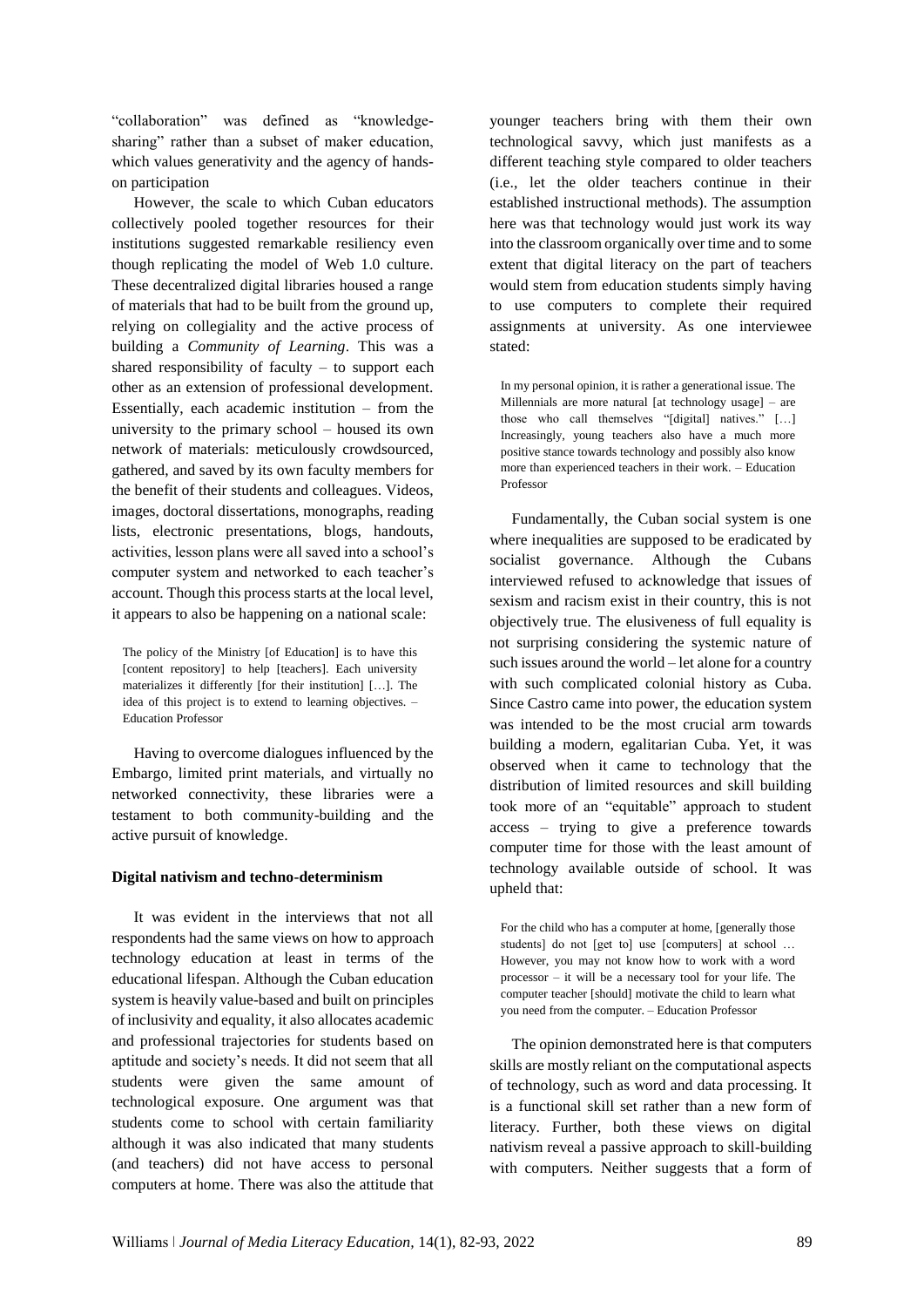literacy is needed for navigating media messaging or the Internet. If one situated this approach within a *Theory of Change*, it would be premised on technodeterminism – or the idea that "the medium is the message" (McLuhan, 1964). Techno-determinism has repeatedly proven to be a failed approach towards sustainable development. In addition, it also inhibits teacher development, relying loosely on base principles of *communication for development* (SDC, 2016).

Even the teacher who does not want [to use digital technology] in a way has to … all teachers in [Cuba] must demonstrate academic exercises, use of technology to make a Master [degree], to achieve a Doctorate … Obviously, there is a subject that covers multimedia, audiovisual and must generate [a digital] end product summarizing a particular subject. For example, [teaching students] have had to do audiovisual documentation on vocational guidance for different races, on the environment, on health. – Education Professor

Educators also discussed the importance of informal education to help students attain the higherlevel computer skills required at the secondary and post-secondary levels. The skills needed were not scaffolded within the primary school curriculum, and the burden was on children and families to seek secondary school readiness elsewhere. This was mostly manifested through community-organized, colloquially called "youth clubs," which are free and government-run, but the burden is on the family to have children participate:

In each area, close to homes, there is a place that is called "Youth Club," which is specifically aimed at the family and community. That's their slogan, in fact, "Family Computer" … It does not belong to the school network, but it is a school support. – Education Professor

Participation in these centers was considered an essential prerequisite for success in secondary

school, especially for those on a university-bound track. In Cuba, there is little autonomy to change trajectories once assigned. For any Cuban primary student who aspires towards pre-university education or select vocational fields, participation in these "youth clubs" is practically mandatory.

# **Perceptions of literacy and educational technology**

Overall, Cuban educators demonstrated a high level of critical awareness involving the need to expand literacy definitions and a mostly positive perception of technology (Figure 1). For example, 100% of those surveyed agreed that the definition of literacy is very different today compared to twenty years ago and that students need to learn to construct knowledge from multiple sources. However, only 58% agreed that the Internet changes the way we make meaning out of text. They also all agreed that it was important for students to participate in creative authorship, and 93% believed that literacy should be defined "as the ability to find, evaluate, utilize, share, and create content." However, 50% felt that these same skills were acquired through paper, pencils, books, and lectures and not fundamentally changed by technology usage itself. This draws into question the effective usage of the generative platforms empowered by Web 2.0. The survey respondents also all believed that they could quickly determine if a website contained authentic information. Maybe, this self-appraisal was indicative of the heightened critical literacy of trained educators, but in a post-truth era, this perception may prove a bit too optimistic about misinformation. It could also be indicative of the "third-person effect" (Davison, 1983). After all, 86% also believed that information found on the Internet was "untrustworthy."



Figure 1. *Visualization of select survey questions*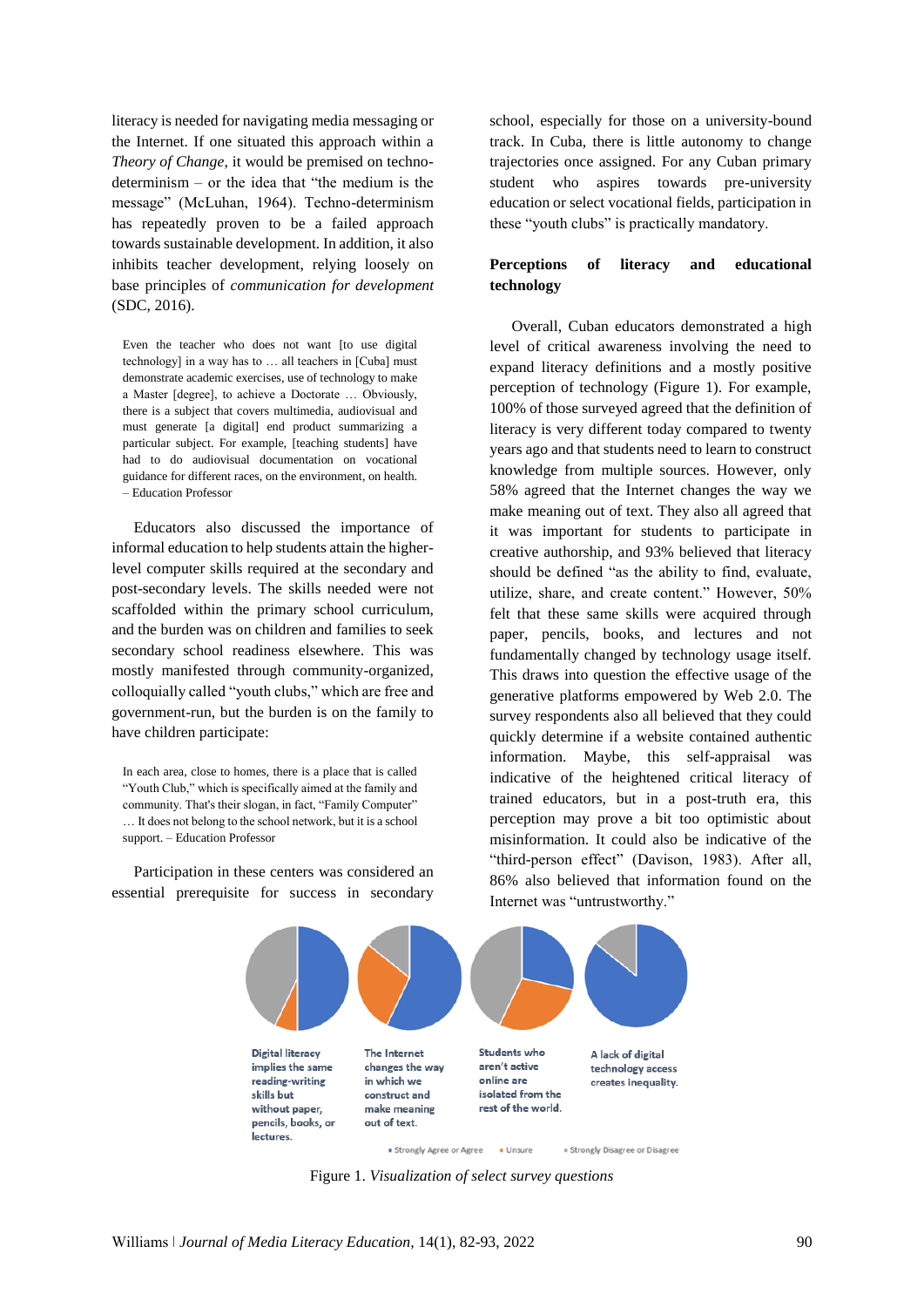There were other signs of a possible disconnect. For example, 85% thought that the best schools needed to invest in technology tools. However, only 64% actually thought schools that did not keep up with technology would fall behind. Eighty six percent believed in a digital divide that fuels inequality. Yet, only 43% thought that those who are not online were isolated from the rest of the world. Sixty five percent believed that you could not promote digital skills without having a computer. Seventy nine percent felt that technology only enhanced a planned lesson, not fundamentally changed it. Fifty percent thought technology was not a distraction, and 36% thought it promoted antisocial behavior.

#### **DISCUSSION**

These findings show that Cuban educators and the government are mindful of the need to create new spaces for democratic expression. Yet, in line with Deursen and Andrade (2019), a push for increased access to the Internet is likely to widen disparities between both historical classes and authority figures. More curriculum development and skill building on digital literacy would help mitigate these divides. Although, the concept of new literacies has not adequately been taken up at the primary school level, it was found that the "youth clubs" discussed in my interviews and by Deng et al. (2019) are appearing to meet the skills development needs of upwardly mobile students. This holds the potential to further exacerbate inequities and undermine Cuba's work to educate every citizen, particularly in necessary literacies for 21st century life.

However, the fact that the national informatics curriculum is rigorous better positions Cubans for process improvements towards digital literacy in their classrooms. Increased teacher training in blended learning and a greater encouragement towards students for open inquiry would help transform classrooms into savvier digital spaces – even with limited hardware and connectivity. Since Venegas' forecasting in 2010, Cubans have put a substantial number of resources into the development of digital networks and repositories. Concurrently, both Cuban and American educators could benefit from cross-cultural dialogue on lesson planning and overall instructional practices. Many Cuban classrooms require further teacher training in

educational technology, including integration models, such as SAMR, and instructional methods, such as Internet Reciprocal Teaching. More inquirybased and scaffolded lessons would help Cuban students acquire active knowledge and better prepare them for civic and economic participation at both local and global levels. As explored by Gavric (2019), the high penetration of mobile technologies suggests that phone-based interventions might also provide a sustainable medium for collaborative and inquiry-based learning. Despite Internet access restriction, Cuba's latest Constitution may position districts to take more local authority over Internet regulation with China eager to build the infrastructure (Press, 2019). In line with the existing popularity, smartphones will prove the most universal access point and hold potential for interactive learning games and reading materials not currently available particularly due to the less restricted functionality of mobile phone applications in the face of enduring sanctions.

### **CONCLUSION**

The purpose of this research was to collect data on digital literacy practices in Cuba. Due to U.S. sanctions, there is little insight into the Cuban experience, including around issues of access, technology, and media literacy. These sanctions further pose a risk to equity and social justice for the Cuban people and undermine their participation as literate citizens in a globalized and digitally connected world.

In light of the results, there should be some concern that Cubans are at risk of diminishing literacy rates, as well as greater marginalization on the global scale as the Blockade persists. However, these findings remain exploratory. It would be beneficial to continue to collect data from other regions, particularly to witness more primary school classrooms and practices in action and to conduct site visits at a number of "youth clubs" to see how computer usage in those spaces may vary and/or complement classroom practices.

Originally, this project was intended to conduct a second wave of data collection in March 2020, expanding the sample to two new regions, Artemisa and Mayabeque. It also planned to administer the survey questionnaire to American educators and then conduct a comparative analysis to see if opinions varied despite fundamental differences in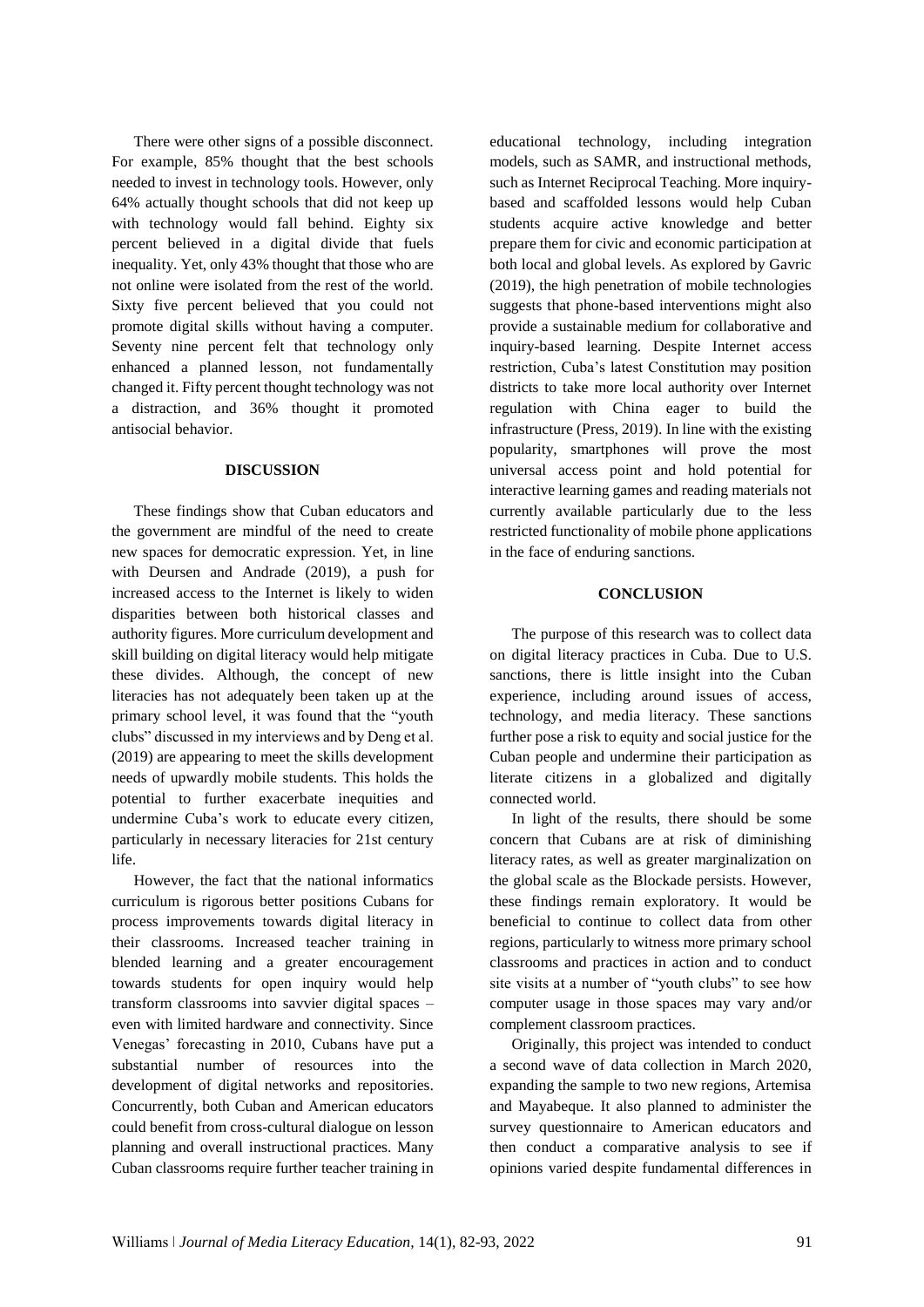classroom environments and policies. However, deteriorating U.S.-Cuba relations and the COVID-19 pandemic left a moratorium on international travel, human subjects research, and in-person teaching. Under this "new normal," digital technologies have become the major distance learning vehicle attempting to educate all the world's children out of school. Therefore, views on technology will be explicitly and inherently impacted – as will understandings of literacy and skills. Future research will need to explore how COVID-19 has changed teacher perceptions of new literacies and technology in the classroom and what distance solutions have been effectively used to deliver education to Cuban schoolchildren during the pandemic. Ultimately, this work now yields a unique pre-test for the relationship Cuban teachers and students had with technology prior to COVID-19. It offers an in-road to track changes in societal norms and analyze emergency education response and literacy rates for this context.

## **REFERENCES**

- Acosta, N. (2019, September 13). Cuba's acute fuel shortage begins to bite. *Reuters.*  [https://www.reuters.com/article/us-cuba](https://www.reuters.com/article/us-cuba-economy/cubas-acute-fuel-shortage-begins-to-bite-idUSKCN1VY2F7)[economy/cubas-acute-fuel-shortage-begins-to](https://www.reuters.com/article/us-cuba-economy/cubas-acute-fuel-shortage-begins-to-bite-idUSKCN1VY2F7)[bite-idUSKCN1VY2F7](https://www.reuters.com/article/us-cuba-economy/cubas-acute-fuel-shortage-begins-to-bite-idUSKCN1VY2F7)
- Avello-Martínez, R., López-Fernández, R., Cañedo-Iglesias, M., Álvarez-Acosta, H., Granados Romero, J., Obando-Freire, F. (2013). Evolución de la alfabetización digital: nuevos conceptos y nuevas alfabetizaciones*. Medisur, 11*(4), 450- 457.
- Bell, K. (2013). Doing qualitative fieldwork in Cuba: Social research in politically sensitive locations. *International Journal of Social Research Methodology, 16*(2), 109-124.
- Benjamin, M. (2020, April 23). Cuba to the Rescue, But Don't Tell the American People. *Common Dreams.*  [https://www.commondreams.org/views/2020/04](https://www.commondreams.org/views/2020/04/23/cuba-rescue-dont-tell-american-people) [/23/cuba-rescue-dont-tell-american-people](https://www.commondreams.org/views/2020/04/23/cuba-rescue-dont-tell-american-people)
- Burgess, J. (2006). Hearing ordinary voices: Cultural studies, vernacular creativity and digital storytelling. *Continuum: Journal of Media & Cultural Studies, 20*(2), 201-214.
- Carnoy, M., & Marshall, J. (2005). Cuba's academic performance in comparative perspective. *Comparative Education Review, 49*(2), 230-261.
- Castek, J. (2006). Adapting reciprocal teaching to the Internet using telecollaborative projects. In D. J. Leu, Jr. (Chair) Developing Internet Reading Comprehension Strategies Among Adolescents At Risk to Become Dropouts. Poster presented the American Education Research Association (AERA). San Francisco, CA.
- Coiro, J. (2009). Promising practices for supporting adolescents' online literacy development. In K. D. Wood, & W. E. Blanton (Eds.), *Promoting literacy with adolescent learners: Researchbased instruction* (pp. 442-271). Guilford Press.
- Davison, W. P. (1983). The third-person effect in communication, *Public Opinion Quarterly, 47*(1), 1-15[. https://doi.org/10.1086/268763](https://doi.org/10.1086/268763)
- Deng, X., Camacho, A., & Press, L. (2019, Jan 8). How do Cubans use Internet? The effects of capital [Paper presentation]. *52nd Hawaii International Conference on System Sciences.*  <https://hdl.handle.net/10125/59951>
- Deursen, A. J. A. M., & Andrade, L. S. (2018). Firstand second-level digital divides in Cuba: Differences in Internet motivation, access, skills and usage. *First Monday*, *23*(8). <http://dx.doi.org/10.5210/fm.v23i8.8258>
- Dobber, M., Zwart, R., Tanis, M., & van Oers, B. (2017). Literature review: The role of the teacher in inquiry-based education. *Educational Research Review, 22*, 194-214.
- Gavric, D. (2019). *Digital technology and communications in today's Cuba.* (Publication No. 6710) [Master's thesis, Western University]. Electronic Thesis and Dissertation Repository.
- Guba, E. G., & Lincoln, Y. S. (1994). Competing paradigms in qualitative research. In N. K. Denzin & Y. S. Lincoln (Eds.), *Major Paradigms and Perspectives* (pp. 105-117). Sage.
- Jude, L. T., Kajura, M. A., & Birevu, M. P. (2014). Adoption of the SAMR Model to assess ICT pedagogical adoption: A case of Makerere University. *International Journal of e-Education, e-Business, e-Management and e-Learning, 4*(2), 106-115.
- Kiili, C., Laurinen, L., & Marttunen, M. (2009). Skillful Internet reader is metacognitively competent. In L. T. W. Hin, & R. Subramaniam (Eds.), *Handbook of Research on New Media Literacy at the K-12 Level: Issues and Challenges (Volume II).* Information Science Reference.